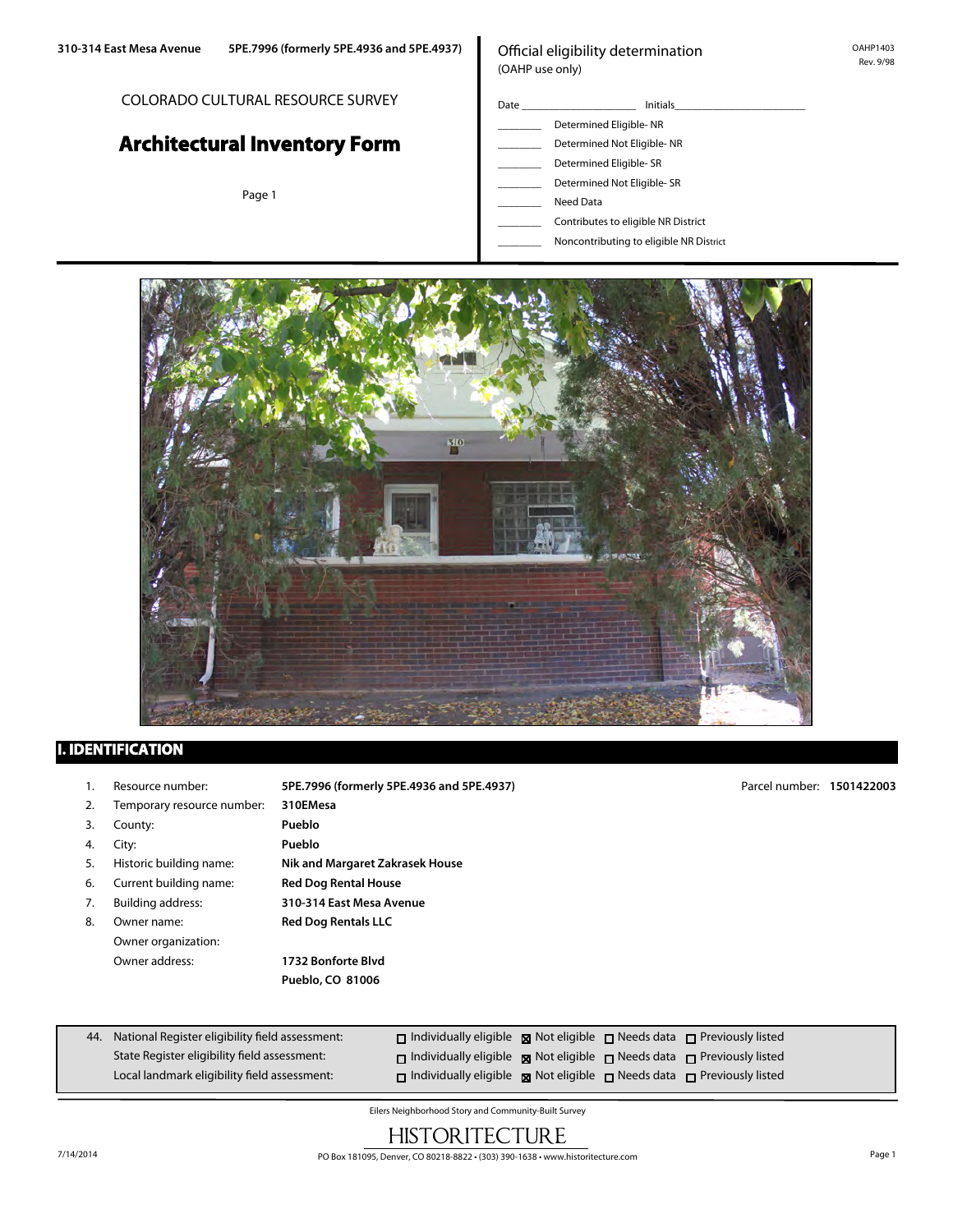## Page 2

### **II. GEOGRAPHIC INFORMATION**

- 9. P.M.: **6th** Township: **21S** Range: **65W NW** 1/4 **SE** 1/4 **SE** 1/4 **SE** 1/4 of section **1**
- 10. UTM Reference Zone: **13** Easting: **534304** Northing: **422960**
- 11. USGS quad name: **Southeast Pueblo** Scale: **7.5** Year: **1994**
- 12. Lot(s): **Lots 5, 6, and 7, Block 2** Addition: **City Hall Place, Second Filing** Year of addition: **1889**
- 13. Boundary description and justification: **The boundary, as described above, contains but does not exceed the land historically associated with the property.**

**n** Metes and bounds exist

### **III. ARCHITECTURAL DESCRIPTION**

- 14. Building Plan (footprint, shape): **Irregular Plan** Other building plan descriptions:
- 15. Dimensions in feet: **952 square feet**
- 16: Number of stories: **1.5**
- 17: Primary external wall material(s): **Brick**

Other wall materials:

- 18: Roof configuration: **Gabled Roof/Cross Gabled Roof** Other roof configuration:
- 19: Primary external roof material: **Asphalt Roof/Composition Roof** Other roof materials:
- 20: Special features: **Chimney Garage/Attached Garage Porch Window/Glass Block**
- 21: General architectural description:

**This parcel has two main houses, addressed as 310 and 314 East Mesa Avenue. Each home has a secondary residence, addressed as 310½ and 314½ respectively.**

#### **310 East Mesa Avenue**

**Oriented to the north, this one-and-one-half story red and dark brown brick Bungalow features an irregular plan. The wooden trim is painted white. The window sills are dark brown brick. The cross-gabled roof has overhanging eaves and is covered in asphalt composition shingles.**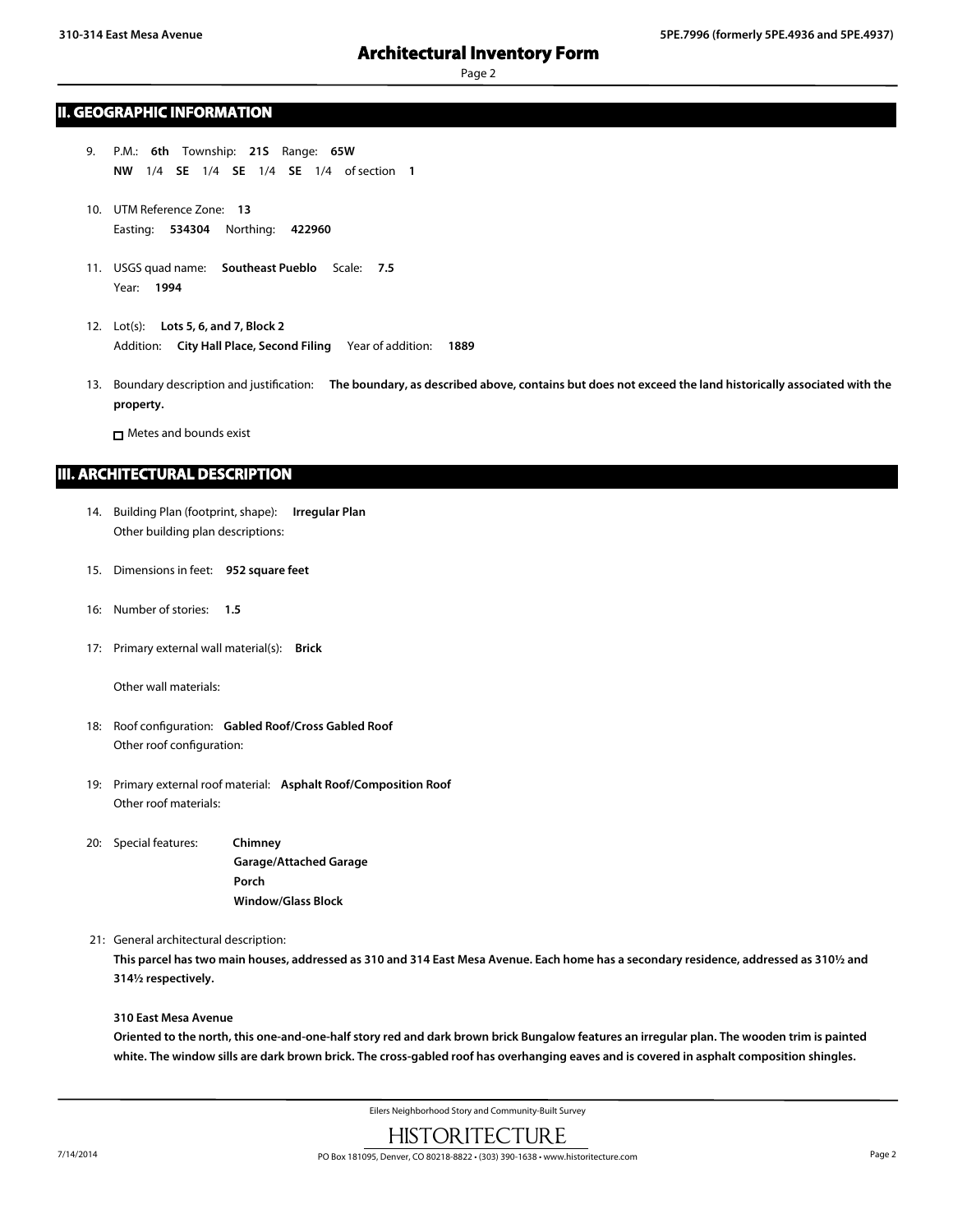Page 3

**The primary entry is centered on the façade underneath the recessed front porch. The inside door is wooden and painted white. It features a three-lite opening in the upper portion. The combination storm door has decorative metalwork featuring the letter "Z" in its lower portion. The front porch is reached via seven, east-facing, brick-faced, concrete steps. A black metal handrail is affixed to the home's façade. There are a series of quoins, in dark brick, at the northeast corner of the façade. Along the foundation, the lower two-thirds of the wall surface is dark brown brick. The upper one-third is red brick. The porch piers are red brick as well. Two large, rectangular, horizontally oriented window openings appear within the recessed porch, flanking the front door. The northwest window is in-filled with glass block. The northeast opening, near the entry steps, is a large picture window. The house number, "310," appears on a small, white, wooden plaque affixed to the underside of the porch roof. White metal drainpipes run from the gutters toward the foundation at the northeast and northwest corners of the front porch. The front gable is faced in white stucco and features a rectangular, horizontally oriented, three-lite window.**

**The east elevation features the front porch entry steps near the northeast corner. At the rear of the original house, also on this side of the home, is a large, rectangular addition with an attached garage. In the original portion of the house are four window openings on the basement level and three windows on the main level of the home. Three of the lower windows are rectangular, horizontally oriented, three-lite, recessed openings, with flush screens. The basement window nearest the southeast corner of the home is nearly square and in-filled with glass block. Near the northeast corner of the house, on the home's main level, is a large square opening in-filled with glass block and featuring a narrow, rectangular, horizontally oriented, metal vent. The remaining two windows are rectangular, horizontally oriented, and tripartite. The one near the southeast corner of the original house, has the flanking lites in-filled with glass block. The decorative brickwork pattern featured on the façade continues onto this side of the house. The dark brickwork marks approximately the lower quarter of the wall surface. A vent appears in the gable peak of the original house. The flat-roofed, brick rear addition features a secondary entry near the intersection with the original bungalow. The addition's interior door is wooden and painted white with four fixed lites in its upper part. The aluminum combination storm door features decorative metalwork with a "Z" appearing in the center. South of this side door is a large, rectangular, tripartite, picture window. A single-car attached garage with a white, paneled, roll-up door is located at the southeast corner of the rear addition. A white drainpipe, running from the gutter toward the foundation, appears immediately south of this garage.**

**The west elevation features three basement-level and three main-level window openings. Somewhat difficult to see from the public right-of-way, the lower windows appear to be rectangular, horizontally oriented, fixed panes. A utility meter appears near the northwest corner of the house. The decorative brickwork on this side of house matches the detail on the east elevation. All of the window openings on the main level of the original home are rectangular and vertically oriented. The center window, smaller than the other two, features a metal vent in its center and glass blocks surrounding it. The two flanking windows both are double-hung. All of the main level windows feature decorative brickwork surrounds with double sills in dark brown, a light brown brick facing, and rectangular headers in black wood (or, perhaps, brick). As on the east elevation, a rectangular, vertically oriented, metal vent appears near the gable peak. No openings are visible on the west elevation of the rear addition.**

**The south (rear) elevation of the original bungalow features two visible window openings. The large, rectangular, horizontally oriented window near the southeast corner has a rectangular fixed pane in its center with glass block in-filling the flanking openings. A utility meter appears underneath this opening. The second bungalow window, partially covered by the rear addition to the house, appears to be rectangular, vertically oriented, and possibly double-hung. The south elevation of the rear addition features a single rectangular, vertically oriented, double-hung window.**

22. Architectural style:

Other architectural style: Building type: **Bungalow**

23. Landscape or special setting features:

**The property at 310-314 East Mesa Avenue has a concrete side walk. The front yard and tree lawn contain a grass. At the eastern edge of the lot, there is a concrete driveway that leads to the rear of the property that serves three rental homes (310 ½, 314, and 314 ½ East Mesa Avenue).**

#### 24. Associated building, features or objects:

#### **314 East Mesa Avenue**

**Oriented to the north, this one-and-one-half story American Movements home features a rectangular plan. The home is faced in white stucco. All of the trim is painted white wood. The concrete foundation is painted gray-blue. The front-gabled roof has overhanging eaves, exposed rafter**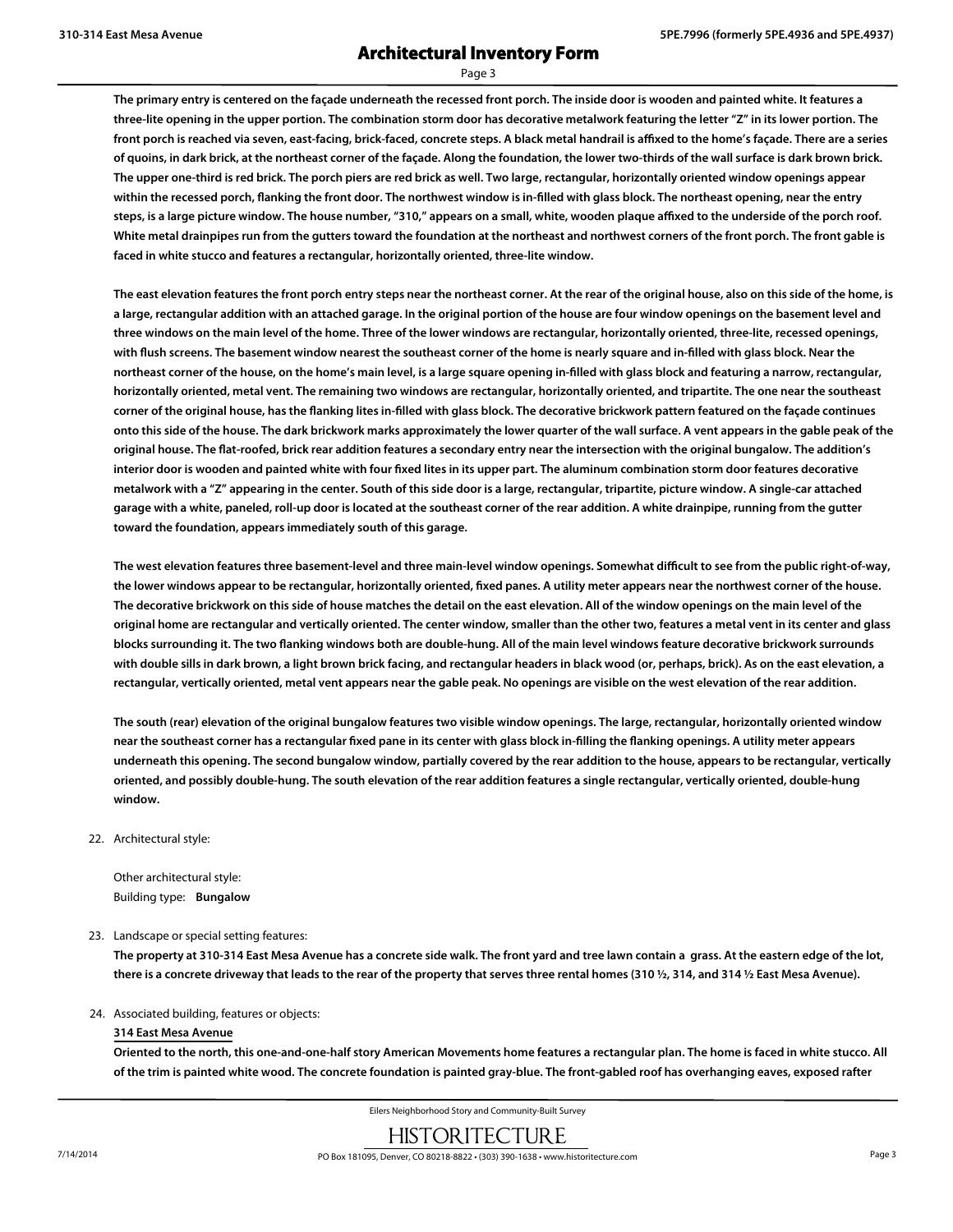Page 4

**ends, and is covered in asphalt shingles. A short, red brick chimney appears along the home's main ridgeline.**

**The primary entry appears near the northwest corner of the façade, underneath the integrated, front-gabled porch roof. The inside door is solid wood, lightly stained. The aluminum, combination storm door features decorative metalwork in the lower glass portion. The front porch is reached via three concrete steps painted the same color as the home's foundation. The simple wooden porch piers are slightly battered and painted white. East of the front door and centered on the remainder of the façade, appears a rectangular, verticall -oriented, double-hung, fourover-one window. The house number, "314." appears on a small white plaque affixed to the underside of the porch roof, immediately above the front steps. A black metal mailbox appears on the taller porch pier near these stairs. A rectangular, horizontally oriented, three-lite window with a decorative wooden surround appears in the center of the gable face.**

**The east elevation has two window openings. Located near the rear of the house, both are rectangular, vertically-oriented, and double-hung. The one closest to the rear/southeast corner of the house, is slightly smaller. Underneath the larger window, along the foundation, there is a utility meter.**

**Along the west elevation, both the original home and a shed-roofed rear addition are visible. The original house features two basement-level and three main-level window openings. Both of the basement windows are rectangular, horizontally oriented, and in-filled with glass block. The three windows on the main level of the house match the one on the façade. A large window unit air conditioner appears in the lower portion of the center, main-level opening. There is a white metal drainpipe running from the gutter toward the foundation near the northwest corner of the house, where it intersects with the front porch. A secondary entry appears in the rear addition. The inside door is white wood with a large, rectangular, fixed pane opening in the center. The side storm door matches the one on the façade. This side door is reached via two concrete steps painted the same color as the foundation.**

**The rear addition obscures nearly all of the south (rear) elevation of the original home. The only visible feature is the rectangular, vertically oriented, white vent in the gable peak. The south elevation of the addition has a single window opening that matches the others on the house. There is a white metal drainpipe immediately west of this rear window. A tall, red brick chimney appears along the roofline of the rear addition.**

#### **310 ½ E. Mesa Avenue**

**Oriented to the east, this one-story American Movements home features a rectangular plan. The wooden trim is painted white. The side gabled roof has slightly overhanging eaves and is covered in asphalt composition shingles. There is a red brick chimney along the main ridgeline.**

**The primary entry appears under a pedimented porch roof. The inside door is wooden and painted dark brown. It features a three-lite opening in the upper portion. There is a dark brown wooden screen door. The front porch is reached via two concrete steps with a black decorative iron railing. A secondary entry appears near the southeast corner of this accessory building. The inside and screen door match the front door of 310 ½. North of this second door, there is a utility meter and fuse box. Further to the north, just south of the main door, there is a rectangular, vertically oriented, double-hung, two-over-two window. Another matching window is centered along the façade between the front door and the northeast corner of this rental house. White metal drainpipes appear at both the northeast and southeast corners of the building.**

**The south elevation backs onto the alley. There is a small, rectangular vent in the gable peak.**

**The rear, wooden privacy fence for the adjacent property (308 East Mesa Avenue) blocks the majority of the west (rear) elevation. There appear to be two window openings on this side of the accessory building. Both likely match those on the façade.**

**The north elevation was not visible from the public right-of-way.**

#### **314 ½ E. Mesa Avenue**

**This rental house is nearly identical to 310 ½ East Mesa Avenue. The description below highlights only those elements that are different on this rear housing unit. This home is oriented to the west. The foundation is painted gray-blue, matching the painting on 314 East Mesa Avenue. This building features a rectangular, horizontally oriented basement-level window north of the front steps. There is a small, square window on the south elevation, along the alley. The accessory building for the adjacent property (318 East Mesa Avenue) obscures most of the east (rear) elevation; there do not appear to be any openings on this side of the accessory building. The north elevation features a centered rectangular, vertically oriented, four-lite window.**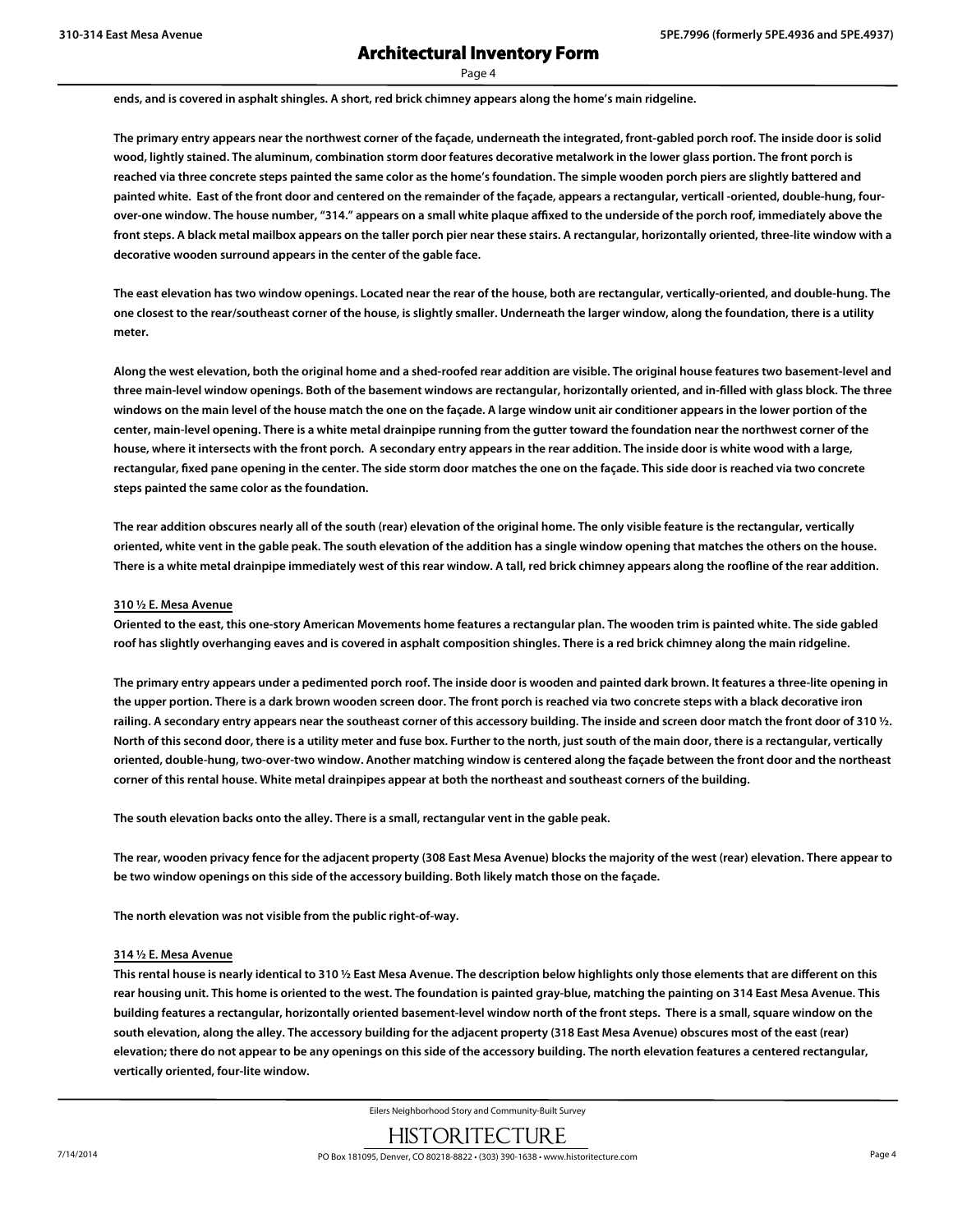Page 5

# **IV. ARCHITECTURAL HISTORY**

25. Date of Construction: **ca. 1922** Source of Information: **John Zakrasek**  $\Box$  Actual  $\boxtimes$  Estimate

- 26. Architect: **Unknown** Source of Information:
- 27. Builder: **Unknown** Source of Information:
- 28. Original Owner: **Nik and Mary Zakrasek** Source of Information: **John Zakresek**

#### 29. Construction history:

*The following construction history is quoted from a narrative by John Zakrasek, former resident:*

**"… while public records indicate it (this house) was…built in 1934, the home was more likely built soon after the 1921 flood... The main house (310 East Mesa Avenue), which cost \$3500 to build, is constructed entirely of brick and the main floor was constructed higher off of the ground than was typical. This allowed the basement to have sizable windows all around to provide lots of light and ventilation. It also gave the house its substantial appearance. All interior walls and ceilings are lathe and plaster. The generous porch with a curved staircase was built with a swing large enough for 3-4 people. It was often used and associated with many happy memories of children playing and the family visiting in the cool shade on hot summer days.**

**"There was a two-car garage that was part of the basement…. The garage-basement remained in place until the coal furnace in the basement was replaced by a gas furnace. At that point the basement garage had to be sealed off and Domink hired a contractor to set forms to a two car garage to add to the house. The neighbors objected to Dominik building the garage because they felt it would block their air flow to their yards. The objections were severe enough that the case went to court where the judge ruled in favor of Domink, but required a setback from the neighbors' property line that made the garages smaller than Domink originally planned….**

**"…There was a side entrance to the house that came up right in the middle of the kitchen and simultaneously ran down into the basement… There were decorative, French double doors with glass panels between the kitchen and the living room and the living room and the bedroom. The windows in the main house were large and provided a commanding view of the neighborhood….**

**"(Around 1961), Nick and Dorothy Zakrajsek extensively remodeled their home, removing the side entrance, adding an entrance in the back, expanding the kitchen, building new kitchen cabinets, installing a large kitchen window, converting the breakfast nook to a bedroom, converting the sun room to a laundry room and removing the French doors to open the kitchen to the living room while increasing the privacy of the master bedroom. A beautiful rose garden was added for Dorothy. Dorothy's brother-in-law Carl Janezich planted Linden trees which are a symbol of the Slovenian nation….**

**"One of the two garages was converted into a family room with three desks, one for each of the children to do their homework…."**

**The date of the glass block in-fill (front and basement windows) is unknown.**

#### *Accessory buildings:*

**" (at the time when Nik and Mary Zakrasek purchased the property,) There were three lots..., (and) they came with two shacks on the back of the lots built in 1900 and one other building at 314 East Mesa Avenue that was originally a small grocery store. These additional buildings were remodeled and turned into rental houses that still remain today…. Initially, the toilets were outside (outhouses)…. These rentals were remodeled again when everyone changed to indoor toilets.**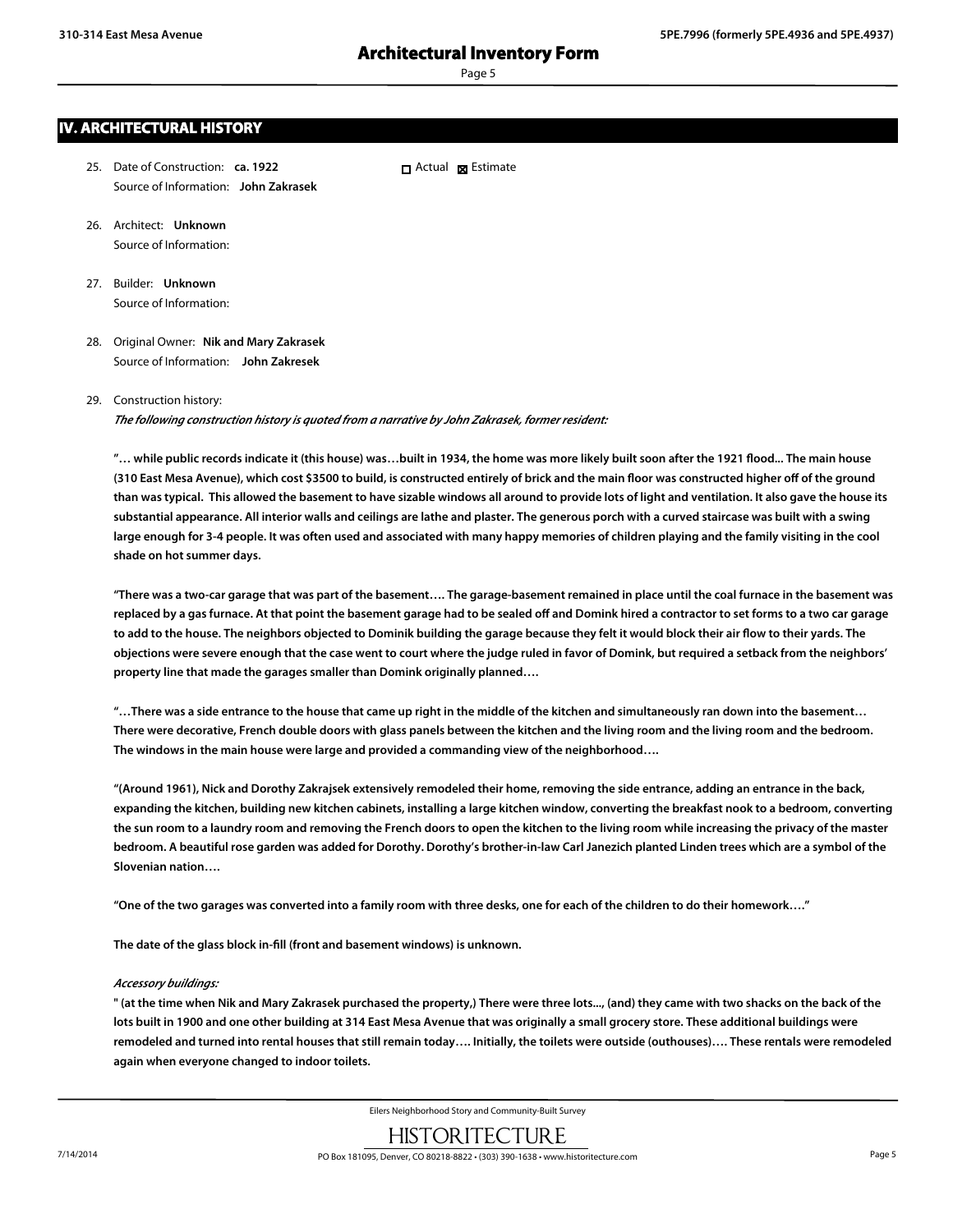30. Location: **Original Location** Date of move(s):

### **V. HISTORICAL ASSOCIATIONS**

- 31. Original use(s): **Domestic/Single Dwelling**
- 32. Intermediate uses(s): **Domestic/Single Dwelling**
- 33. Current uses(s): **Domestic/Multiple Dwelling**
- 34. Site type(s): **Main house and three stand-alone single-family rentals**

#### 35. Historical background:

*The following historical background is quoted from a narrative by John Zakrasek, former resident:*

**"At the time of the 1921 flood, Dominik Zakrasek and his wife Margaret lived in the Grove (neighborhood) with their four-year-old son, Nik, and two-year-old daughter, Olga. The home they lived in was destroyed by the flood. Their next home was 310 East Mesa Avenue (that they purchased with the adjacent house at 314 East Mesa Avenue)…. Separate rental properties were rare in the neighborhood so there was a good demand for them…. Dominik got \$15 (a month in rent) for 314 East Mesa Avenue and \$8 or \$10 for each of the back rentals. The \$33 to \$35 a month was more than Dominik made in the mill (Colorado Fuel & Iron) in a month….**

**"Dominik almost lost the house. He had his money at Railway Savings on 5th Street in an instrument similar to today's Certificate of Deposit (CD) and planned to use the savings to pay for the new house. When he asked for his money, it was only a couple of months before the CD matured and the Railway Savings told him if he took it out now he'd lose his interest. They said, if he waited a couple of months, he'd get the full amount. The interest on the CD was pretty good, so he decided to let it mature. In the meantime, so he could move ahead with the house (construction), he had a friend in the Grove with a little money and the friend said he'd loan it to him. So he (Dominik) took the loan, but right after that there was fraud at the Railway Savings and they (the bank) went bankrupt. Then Domink's friend wanted his money. But Domink couldn't give it to him because he'd already used it to pay for the house. The friend and his wife came to see Dominik; (the man from the Grove was) soused to give him the courage. They (the friend and his wife) said he (Dominik) had to pay (back the loan) or they would take the house from him. He (Dominik) borrowed some money from his friends on Eilers (Avenue). In those days, lots of folks kept their money at home and didn't trust the banks. He (Dominik) borrowed enough to pay the first friend back. When the Railway Savings bankruptcy was settled, Dominik got sixty to seventy cents on the dollar and used that money to pay (back) most of the other loans he'd made. His friends waited for the rest of the money and he was able to keep the house. This was a difficult period of time when work was hard to find. Margaret's letters from this period often mention the number of days during a week when work was available, and often work was only available one or two days a week….**

**"There was a two car garage that (originally) was part of the basement. During prohibition, there are stories that some wine making took place in this garage-basement…. The neighbors objected to Dominik building (a new) garage… The objections were severe enough that the case went to court where the judge ruled in favor of Dominik…. The neighbor was mad about the outcome and turned the hose on Margaret when she was out on the sidewalk. As you might imagine, there was a call to the neighbors letting them know that if they did anything like that again, the police would be contacted.**

**"…There was a breakfast nook with a larger, built in wooden table and bench that fit snugly against the walls. At meals, the children scooted into the benches first and were followed by the parents. This gave parents excellent control over their children at the table as they could not get out without their parents….**

**"In 1957, Margaret passed away and, in the coming years, Dominik began to feel that the house and the rental properties were more than he**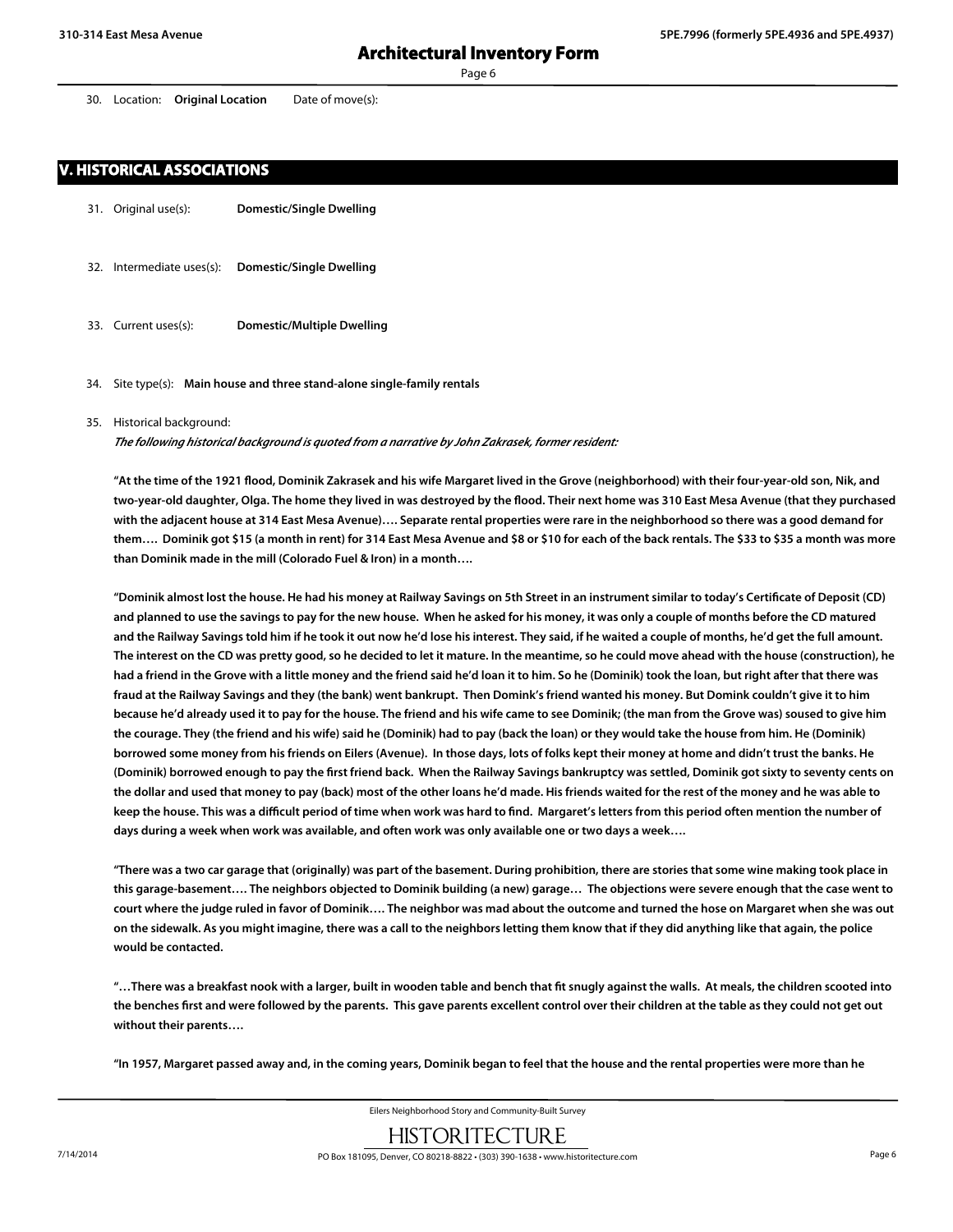**wanted to manage. In 1961, he exchanged houses with his son Nick and his wife, Dorothy, whose three children, Dorothy Ann, John, and Margaret, no longer fit well in their three-room home at 1211 Eilers (Avenue)…. The children gravitated to the kitchen to do their homework, using the new desks (in the converted second garage) only when their studies coincided with meal preparation or Nick's early bedtime, as (he) consistently woke at 4:30 a.m. The emphasis on education took hold as all three children received advanced degrees.**

**"St. Mary's Church was built in 1953, directly across the street from the home. Along with St. Mary's School, which all three children attended, it was the center of the Slovenian community and the family enjoyed participating in these services, singing in the choir, playing the organ, and serving at mass.**

**"Dorothy and Nick lived in the home until they passed away in 2013 in their mid-nineties. It (the house) was their pride and joy."**

**The following historical background is quoted from a narrative by Margaret "Mary" Zakrasek, former resident:**

**"Our home was right across from the church and the school was very close. Mom (Dorothy) was part of the church choir and also directed it for many years. My sister (Dorothy Ann) and I both played the organ at church, so we were involved in almost every service there…. To prepare the music for services, there were many long nights in the kitchen especially before Christmas and Easter. We would separate music into piles for each choir member for each service…. Music was always present in our home. My sister and I took piano lessons and practiced a lot. My brother took accordion lessons.**

**"On Sunday afternoons there was the Slovenian Radio Hour on KCSJ radio. When television came along, we'd watch the program on our blackand-white television together. To see people we knew performing on television was very exciting….**

**"Slovenian foods were also a big part of our home. Dad would get kielbasa and blood sausages from someone in the neighborhoods who made them. Our oven was built into the wall and had a window. When Mom made the blood sausages, we would watch to see if they would pop. When they did, we'd scream and laugh…the sausages would get very crispy and it was even more fun to eat. If Dad went fishing, we'd have fresh German browns or rainbow trout that he caught and proudly brought home. There was a really beautiful rainbow on their skin. It was wondrous to see. Mom and Dad were both…grateful to have food. They never wasted even one little morsel. And, that's what we learned also.**

**"Christmas and Easter were the biggest holidays. We would set out Mom's special china and silverware. For these occasions, she made potica. On the designated potica-making day everyone had to be out of the kitchen. Mom would wrap her head in a cloth turban style, put on a special apron, and begin the process. I'd help pull the dough on the table ever so carefully so it wouldn't tear. We'd spoon the filling on it, spread it with our fingers, and then she'd hold the cloth that was under it to begin rolling it. She would say Slovenian prayers so it would roll just right and more prayers when putting it in the pans so it would go in smoothly!**

**"When the weather was nice, Mom always hung the laundry out to dry on the clothesline right in front of her rose garden. I liked pinning clothes on the lines and watching them flutter in the breeze. And, they would smell wonderful from the fresh air. People also made their own clothes. I remember shopping with Mom for patterns, material, zippers and buttons. Mom was very meticulous with how everything was done. She had taken a sewing class in high school and made a book with samples of every stitch that exists with carefully written notes about them. Mom was a very patient teacher and would be there every step of the way. Clothes take on a very different meaning when you spend so much time creating them.**

**"There were a lot of kids close in age in the neighborhood and in the summer, we'd all play tag and hide and go seek until 10 p.m. We'd play baseball together….boys and girls…sometimes with corks and a broom handle for the bat. We'd play in the alleys. You could just run over to your friend friend's house without any worries. Mom had a way she knew to whistle and would stand out on the porch. It could be heard throughout the neighborhood. We knew to come home when we heard it.**

**"The community was very close knit because the school and church events involved everyone. People became closer friends for life. They went to their children's games together, school activities, baptisms, confirmations, bridal showers, weddings, and funerals."**

#### 36. Sources of information:

**Zakrasek, John. "Property Owner Worksheet: 310 East Mesa Avenue." 2013.**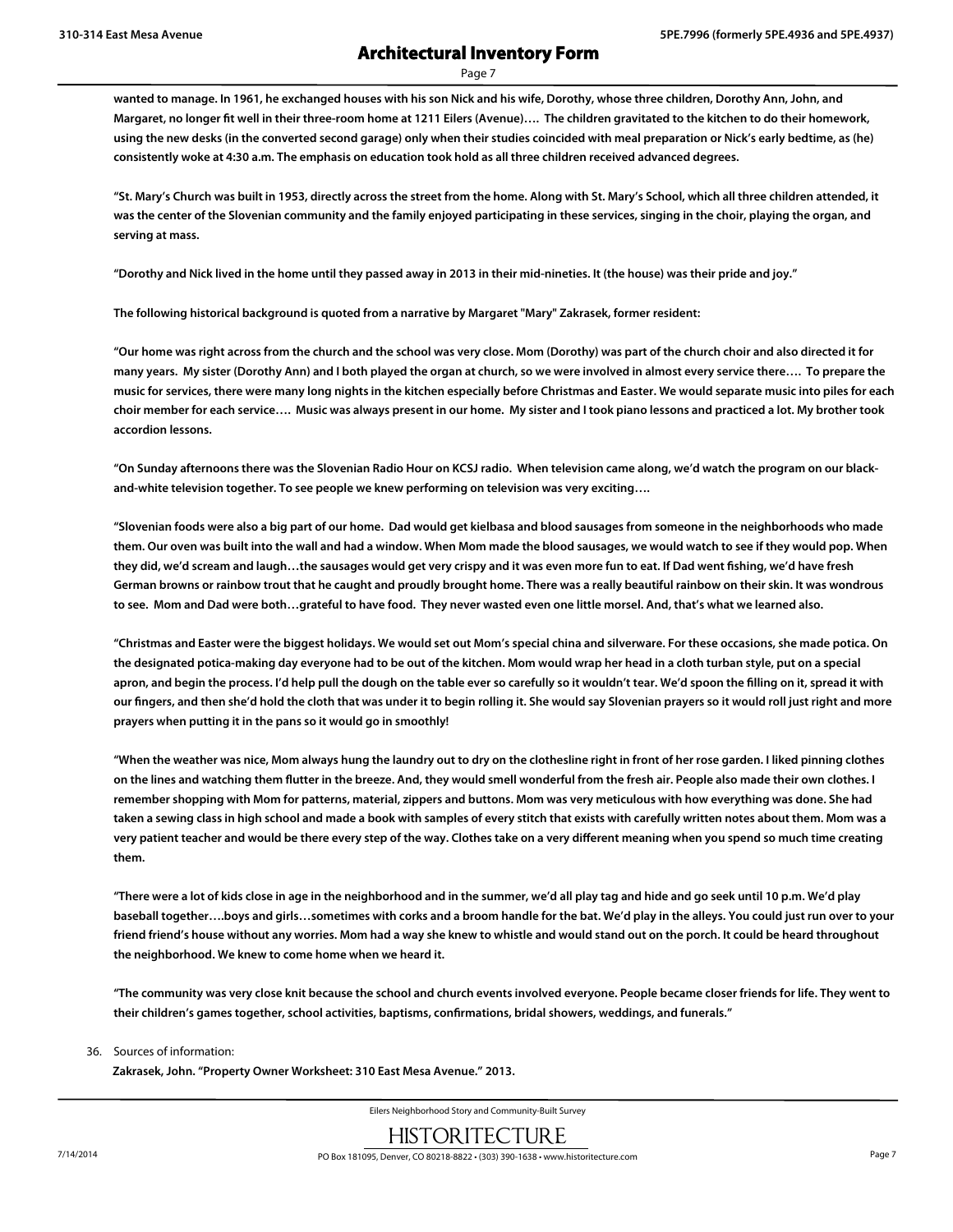**Zakrasek, Mary. "Property Owner Worksheet: 310 East Mesa Avenue." 2013.**

## **VI. SIGNIFICANCE**

| 37. Local landmark designation: | П Yes ⊠ No |  |
|---------------------------------|------------|--|
| Designation authority:          |            |  |
| Date of designation:            |            |  |

#### 38. Applicable National Register criteria:

- $\boxtimes$  A. Associated with events that have made a significant contribution to the broad patterns of our history.
- $\square$  B. Associated with the lives of persons significant in our past.
- $\boxtimes$  C. Embodies the distinctive characteristics of a type, period, or method of construction, or that represent the work of a master, or that possess high artistic values, or that represent a significant and distinguishable entity whose components may lack individual distinction.
- $\square$  D. Has yielded, or may be likely to yield, information important in prehistory or history.
- $\square$  Qualifies under Criteria Considerations A through G (see manual).
- $\square$  Does not meet any of the above National Register criteria.

Applicable Colorado State Register criteria:

- $\boxtimes$  A. Associated with events that have made a significant contribution to history.
- $\Box$  B. Connected with persons significant in history.
- $\boxtimes$  C. Has distinctive characteristics of a type, period, method of construction or artisan.
- $\square$  D. Is of geographic importance.
- $\Box$  E. Contains the possibility of important discoveries related to prehistory or history.
- $\Box$  Does not meet any of the above Colorado State Register criteria.

Applicable City of Pueblo landmark criteria:

- $\square$  1a. History: Have direct association with the historical development of the city, state, or nation; or
- $\Box$  1b. History: Be the site of a significant historic event; or
- $\Sigma$  1c. History: Have direct and substantial association with a person or group of persons who had influence on society.
- $\boxtimes$  2a. Architecture: Embody distinguishing characteristics of an architectural style or type; or
- $\square$  2b. Architecture: Be a significant example of the work of a recognized architect or master builder, or
- $\square$  2c. Architecture: Contain elements of architectural design, engineering, materials, craftsmanship, or artistic merit which represent a significant or influential innovation;
- $\Box$  2d. Architecture: Portray the environment of a group of people or physical development of an area of the city in an era of history characterized by a distinctive architectural style.
- $\Box$  3a. Geography: Have a prominent location or be an established, familiar, and orienting visual feature of the contemporary city, or
- $\Box$  3b. Geography: Promote understanding and appreciation of Pueblo's environment by means of distinctive physical characteristics or rarity; or
- $\Box$  3c. Geography: Make a special contribution to Pueblo's distinctive character.
- $\square$  Does not meet any of the above City of Pueblo landmark criteria.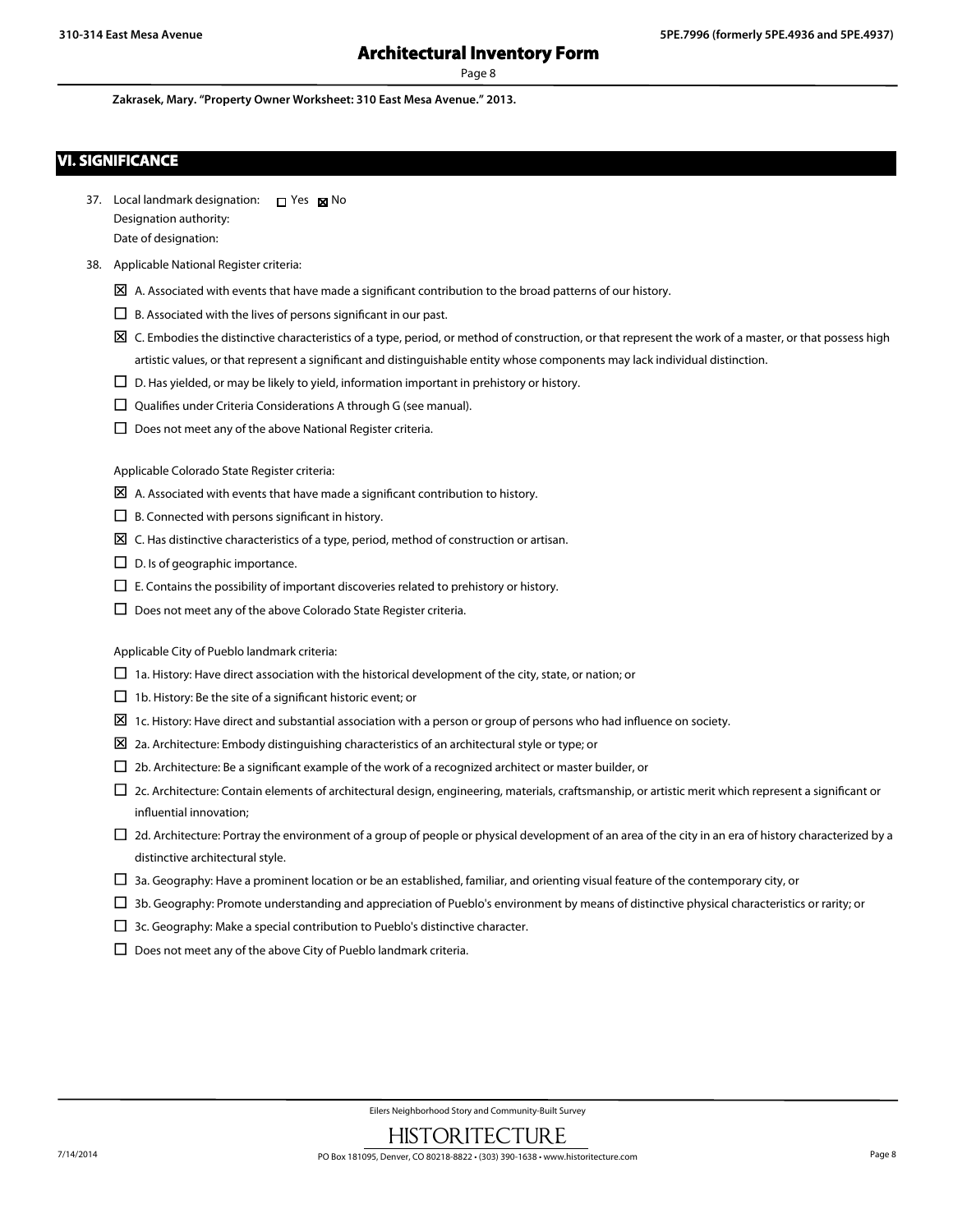Page 9

39. Areas of significance: **Architecture Ethnic Heritage/European Community Planning and Development**

40. Period(s) of Significance: **ca 1922; ca 1922-1964; ca 1922**

41. Level of Significance: □ National □ State ■ Local □ Not Applicable

42. Statement of Significance:

**The principal and most significant resource on this site is the main house/ 310 East Mesa Avenue where two generations of the Slovenian Zakrasek family lived for ninety-one years. The Zakraseks were active in St. Mary's Church (especially the choir) and the children all attended St. Mary's School. Their house was the site of numerous family holidays where Slovenian food was served. The existence of three other houses on the site demonstrates a neighborhood pattern where, especially in the period immediately after the 1921 flood, homeowners established much-needed rental accommodation on their properties. The rent Dominik Zakrasek earned from these three houses actually exceeded his wages from the mill. The main house is a good example of a Bungalow type residence. Character defining features of the main house include the brick construction, front-gabled roof, prominent front porch with brick support pillars. This property does not possess sufficient significance to be considered individually eligible for listing on the National Register of Historic Places, the Colorado State Register of Historic Properties, or as a Pueblo Landmark.**

43. Assessment of historic physical integrity related to significance:

**This site exhibits a moderate level of physical integrity relative to the seven aspects of integrity as defined by the National Park Service and the Colorado Historical Society: location, setting, design, materials, workmanship, feeling, and association. In 1961, at a time when several neighbors along this stretch of East Mesa Avenue altered their homes to make them appear more modern, the Zakraseks made changes to the basement-level garage on the rear/east side of the main house (310 East Mesa Avenue). It is possible the family also infilled windows with glass block at the same time; this treatment, especially for basement level openings, is a character-defining feature of the newer homes constructed within the nearby Cyril Zupan Subdivision. These alterations had a minimal impact on design, materials, and workmanship. The house, and the entire site, retain sufficient physical integrity to convey its significance.**

### **VII. NATIONAL REGISTER ELIGIBILITY ASSESSMENT**

| 44. National Register eligibility field assessment: | $\Box$ Individually eligible $\boxtimes$ Not eligible $\Box$ Needs data $\Box$ Previously listed |  |  |
|-----------------------------------------------------|--------------------------------------------------------------------------------------------------|--|--|
| State Register eligibility field assessment:        | $\Box$ Individually eligible $\boxtimes$ Not eligible $\Box$ Needs data $\Box$ Previously listed |  |  |
| Local landmark eligibility field assessment:        | $\Box$ Individually eligible $\boxtimes$ Not eligible $\Box$ Needs data $\Box$ Previously listed |  |  |

45. Is there National Register district potential:  $\Box$  Yes  $\boxtimes$  No  $\Box$  Needs Data

Discuss: **The Eilers Neighborhood Story and Community-Built Survey project identified part of a potential Pueblo local landmark historic district associated with Pueblo's Slovenian-Americans community. Such a district would include all of the resources surveyed for this small project but the boundary extends to a much wider geographic area. More survey is needed to determine the appropriate local historic district boundaries. Based upon the information gathered thus far, this resource would be contributing to the proposed local historic district.**

| If there is National Register district potential, is this building contributing:   | $\Box$ Yes $\Box$ No $\boxtimes$ N/A |  |
|------------------------------------------------------------------------------------|--------------------------------------|--|
| 46. If the building is in existing National Register district, is it contributing: | $\Box$ Yes $\Box$ No $\boxtimes$ N/A |  |

### **VIII. RECORDING INFORMATION**

47. Digital photograph file name(s): **mesaavee0310-0314 - 01.tif through mesaavee0310-0314 - 11.tif** Digital photographs filed at: **Robert Hoag Rawlings Public Library 100 E. Abriendo Avenue Pueblo, CO 81004-4290**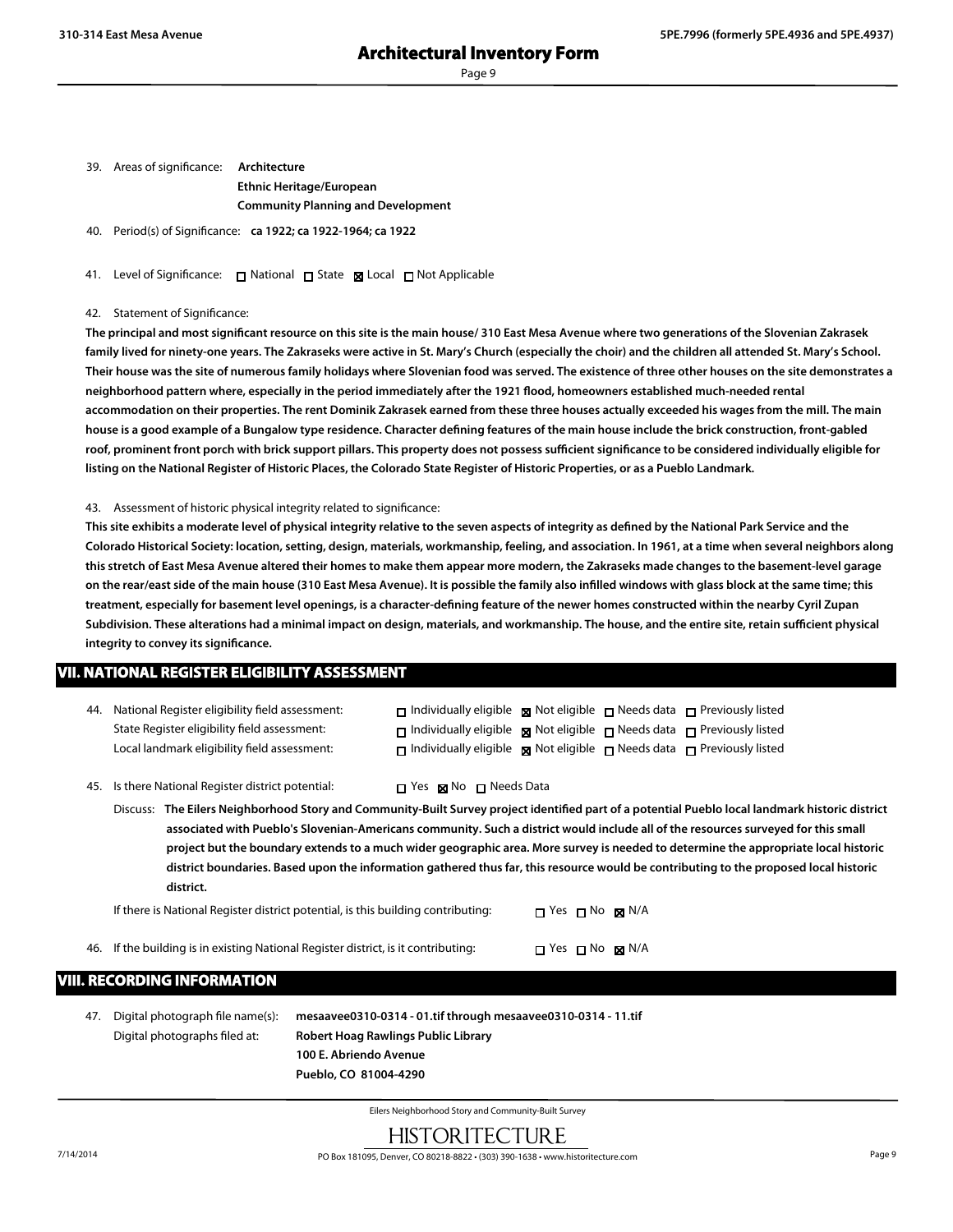Page 10

| 48. | Report title:        | Eilers Neighborhood Story and Community-Built Survey |
|-----|----------------------|------------------------------------------------------|
| 49. | Date(s):             | 10/22/2013                                           |
| 50: | Recorder(s):         | <b>Mary Therese Anstey</b>                           |
| 51: | Organization:        | Historitecture, LLC                                  |
|     | 52: Address:         | PO Box 181095<br>Denver, CO 80218-8822               |
|     | 53: Phone number(s): | 303-390-1638                                         |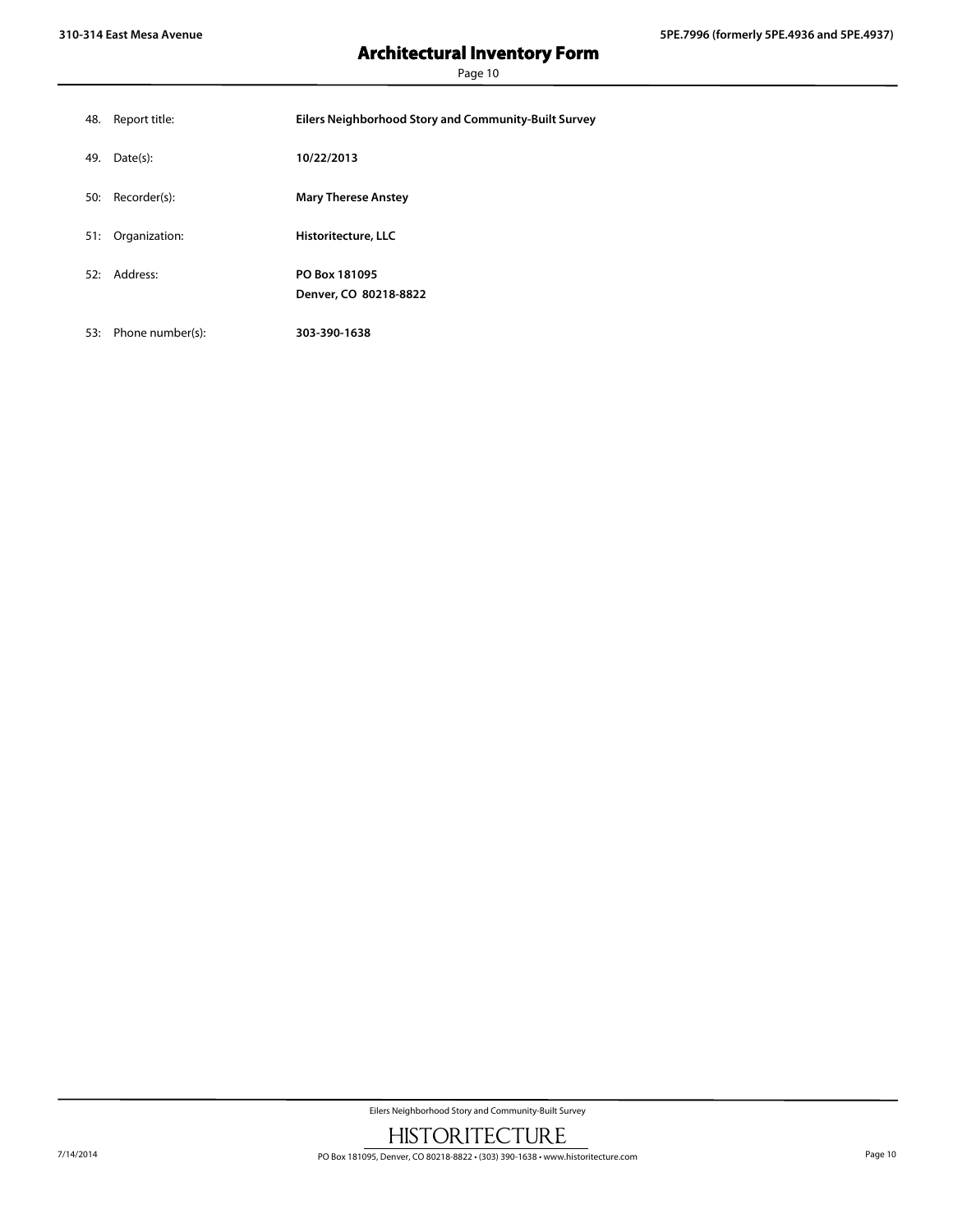**310-314 East Mesa Avenue 5PE.7996 (formerly 5PE.4936 and 5PE.4937)**

Page 11

**SKETCH MAP**

# **Site: TBD1** E MESA AVE **314 EMESAAVE** 310 EMESAAVE House House щ RWIND AV EILERS 314 1/2 310 1/2 щ B AV E  $\bigcap$  1 inch = 50 feet Prepared by the Pueblo County GIS Center For: City of Pueblo Planning Department Unauthorized reproduction or duplication of this document is strictly prohibited without written consent by the Pueblo County GIS Center. 1:600 The Pueblo County GIS Center makes no claims as to the accuracy of the information portrayed in this document. For further information, please contact the Pueblo County GIS Center. Pueblo County 215 W 10th St, Pueblo CO 81003 719.583.6240 (v) 719.583.6249 (f) 0 50 100 Base Data Sources: Pueblo County, CDOT File Name: Eiler\_Properties\_041414.mxd Path:S:\gis\robert\CityOfPueblo\Broadhead\_Wade\ ■Feet Date of Preparation: Apr 15, 2014 PUEBLO T r Prepared by: Robert De Herrera